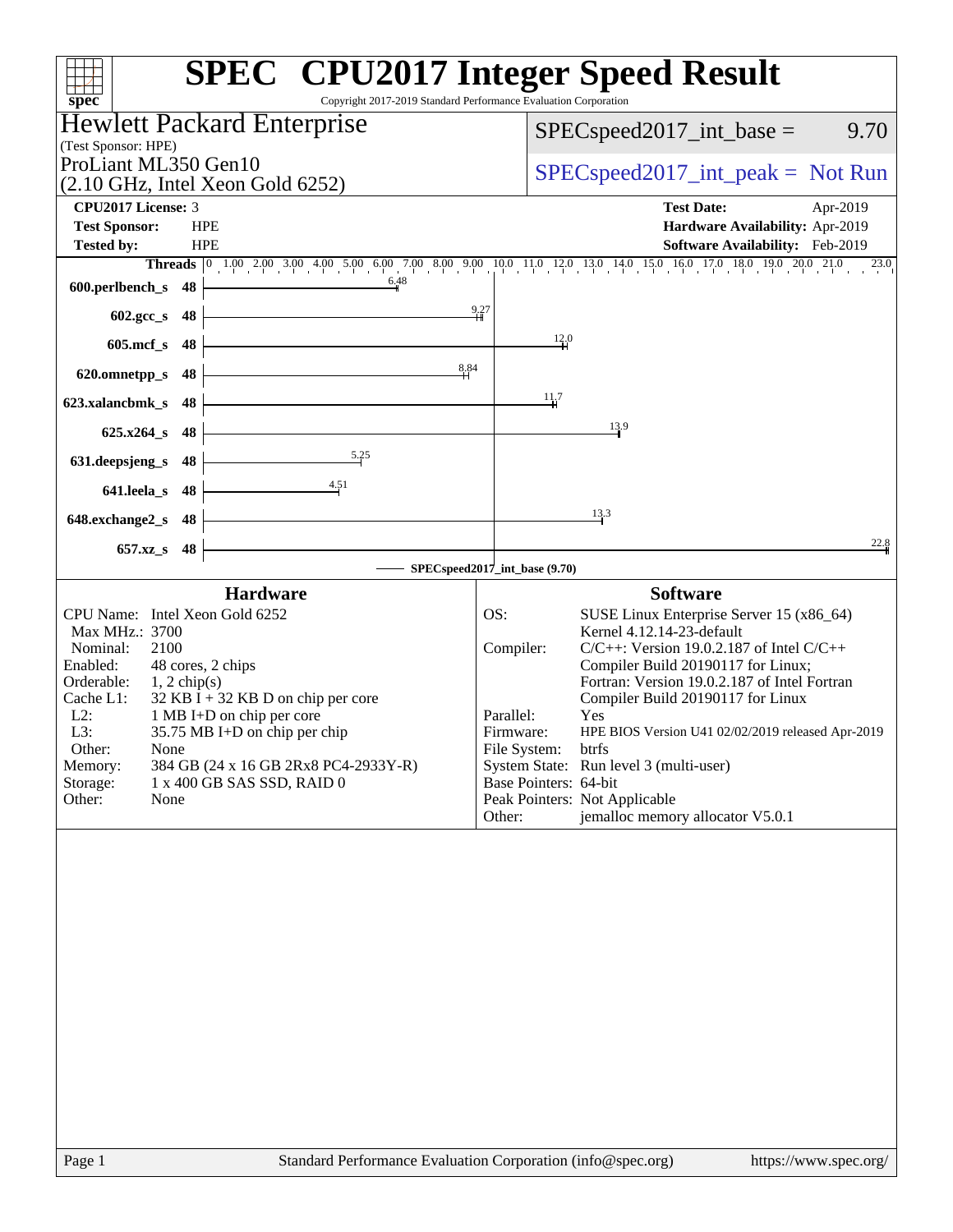

Copyright 2017-2019 Standard Performance Evaluation Corporation

## Hewlett Packard Enterprise

(Test Sponsor: HPE)

 $SPEC speed2017\_int\_base =$  9.70

# (2.10 GHz, Intel Xeon Gold 6252)

ProLiant ML350 Gen10  $SPEC speed2017\_int\_peak = Not Run$ 

**[CPU2017 License:](http://www.spec.org/auto/cpu2017/Docs/result-fields.html#CPU2017License)** 3 **[Test Date:](http://www.spec.org/auto/cpu2017/Docs/result-fields.html#TestDate)** Apr-2019 **[Test Sponsor:](http://www.spec.org/auto/cpu2017/Docs/result-fields.html#TestSponsor)** HPE **[Hardware Availability:](http://www.spec.org/auto/cpu2017/Docs/result-fields.html#HardwareAvailability)** Apr-2019 **[Tested by:](http://www.spec.org/auto/cpu2017/Docs/result-fields.html#Testedby)** HPE **[Software Availability:](http://www.spec.org/auto/cpu2017/Docs/result-fields.html#SoftwareAvailability)** Feb-2019

## **[Results Table](http://www.spec.org/auto/cpu2017/Docs/result-fields.html#ResultsTable)**

|                                      | <b>Base</b>    |                |       |                |             | <b>Peak</b>    |       |                |                |              |                |              |                |              |
|--------------------------------------|----------------|----------------|-------|----------------|-------------|----------------|-------|----------------|----------------|--------------|----------------|--------------|----------------|--------------|
| <b>Benchmark</b>                     | <b>Threads</b> | <b>Seconds</b> | Ratio | <b>Seconds</b> | Ratio       | <b>Seconds</b> | Ratio | <b>Threads</b> | <b>Seconds</b> | <b>Ratio</b> | <b>Seconds</b> | <b>Ratio</b> | <b>Seconds</b> | <b>Ratio</b> |
| $600.$ perlbench_s                   | 48             | 274            | 6.49  | 274            | 6.48        | 276            | 6.44  |                |                |              |                |              |                |              |
| $602 \text{.} \text{gcc}\text{_<}$ s | 48             | 428            | 9.30  | 430            | 9.27        | 437            | 9.11  |                |                |              |                |              |                |              |
| $605$ .mcf s                         | 48             | 394            | 12.0  | <u>393</u>     | <b>12.0</b> | 389            | 12.1  |                |                |              |                |              |                |              |
| 620.omnetpp_s                        | 48             | 184            | 8.84  | 185            | 8.84        | 188            | 8.69  |                |                |              |                |              |                |              |
| 623.xalancbmk s                      | 48             | 120            | 11.8  | 122            | 11.6        | 121            | 11.7  |                |                |              |                |              |                |              |
| 625.x264 s                           | 48             | 127            | 13.9  | 127            | 13.9        | 128            | 13.8  |                |                |              |                |              |                |              |
| 631.deepsjeng_s                      | 48             | 273            | 5.26  | 273            | 5.25        | 273            | 5.24  |                |                |              |                |              |                |              |
| 641.leela s                          | 48             | 378            | 4.51  | 378            | 4.51        | 378            | 4.51  |                |                |              |                |              |                |              |
| 648.exchange2_s                      | 48             | 221            | 13.3  | 221            | 13.3        | 221            | 13.3  |                |                |              |                |              |                |              |
| $657.xz$ s                           | 48             | 271            | 22.8  | 271            | 22.8        | 270            | 22.9  |                |                |              |                |              |                |              |
| $SPECspeed2017$ int base =           |                |                | 9.70  |                |             |                |       |                |                |              |                |              |                |              |

**[SPECspeed2017\\_int\\_peak =](http://www.spec.org/auto/cpu2017/Docs/result-fields.html#SPECspeed2017intpeak) Not Run**

Results appear in the [order in which they were run.](http://www.spec.org/auto/cpu2017/Docs/result-fields.html#RunOrder) Bold underlined text [indicates a median measurement.](http://www.spec.org/auto/cpu2017/Docs/result-fields.html#Median)

### **[Operating System Notes](http://www.spec.org/auto/cpu2017/Docs/result-fields.html#OperatingSystemNotes)**

 Stack size set to unlimited using "ulimit -s unlimited" Transparent Huge Pages enabled by default Prior to runcpu invocation Filesystem page cache synced and cleared with: sync; echo 3> /proc/sys/vm/drop\_caches

## **[General Notes](http://www.spec.org/auto/cpu2017/Docs/result-fields.html#GeneralNotes)**

Environment variables set by runcpu before the start of the run: KMP\_AFFINITY = "granularity=fine,scatter" LD\_LIBRARY\_PATH = "/home/cpu2017\_u2/lib/ia32:/home/cpu2017\_u2/lib/intel64: /home/cpu2017\_u2/je5.0.1-32:/home/cpu2017\_u2/je5.0.1-64" OMP\_STACKSIZE = "192M" Binaries compiled on a system with 1x Intel Core i9-7900X CPU + 32GB RAM memory using Redhat Enterprise Linux 7.5 NA: The test sponsor attests, as of date of publication, that CVE-2017-5754 (Meltdown) is mitigated in the system as tested and documented. Yes: The test sponsor attests, as of date of publication, that CVE-2017-5753 (Spectre variant 1) is mitigated in the system as tested and documented. Yes: The test sponsor attests, as of date of publication, that CVE-2017-5715 (Spectre variant 2) is mitigated in the system as tested and documented. jemalloc, a general purpose malloc implementation built with the RedHat Enterprise 7.5, and the system compiler gcc 4.8.5 sources available from jemalloc.net or<https://github.com/jemalloc/jemalloc/releases>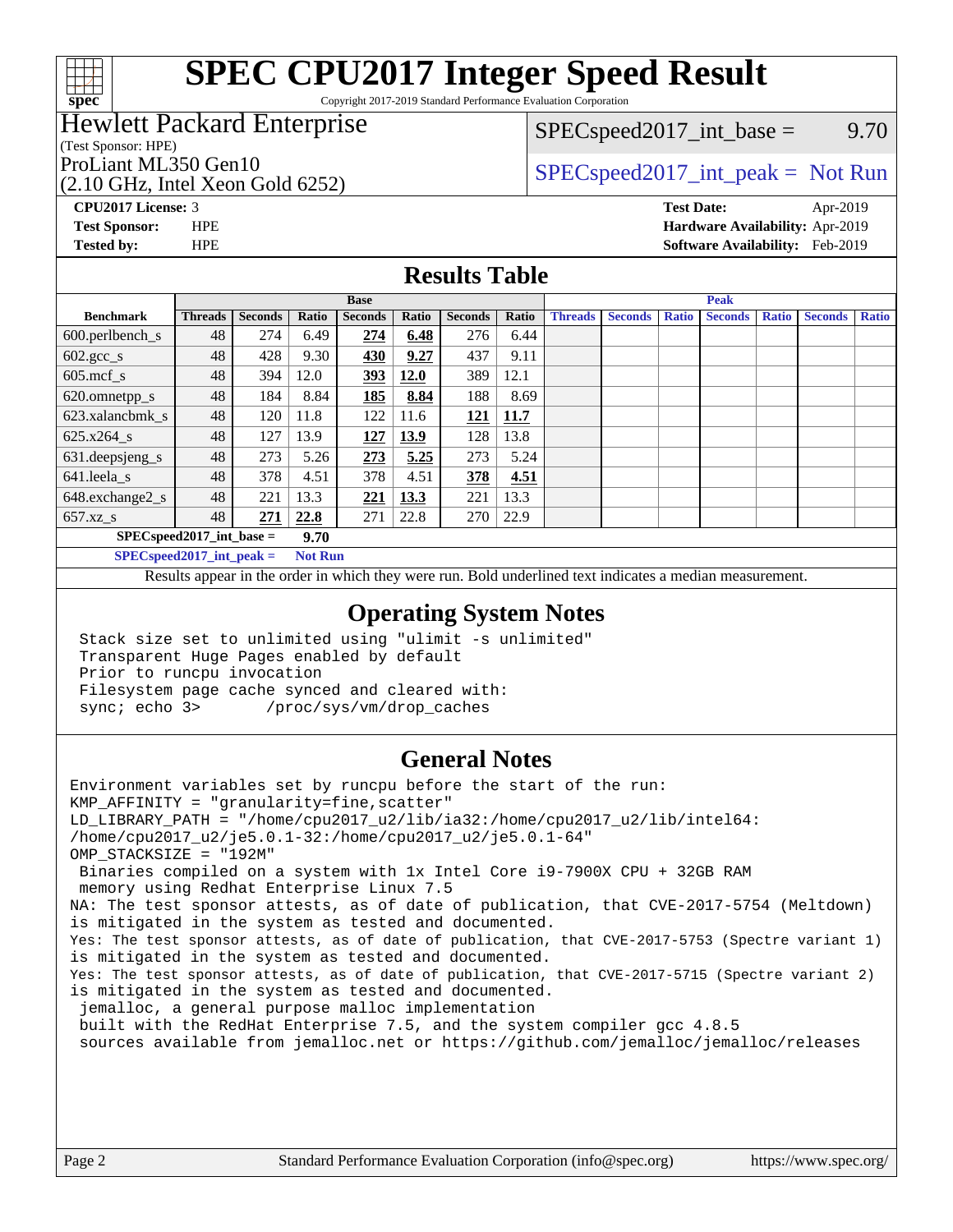Copyright 2017-2019 Standard Performance Evaluation Corporation

## Hewlett Packard Enterprise

 $SPEC speed2017\_int\_base =$  9.70

## (Test Sponsor: HPE)

(2.10 GHz, Intel Xeon Gold 6252)

ProLiant ML350 Gen10  $SPEC speed2017\_int\_peak = Not Run$ 

**[spec](http://www.spec.org/)**

 $+\ +$ 

**[CPU2017 License:](http://www.spec.org/auto/cpu2017/Docs/result-fields.html#CPU2017License)** 3 **[Test Date:](http://www.spec.org/auto/cpu2017/Docs/result-fields.html#TestDate)** Apr-2019 **[Test Sponsor:](http://www.spec.org/auto/cpu2017/Docs/result-fields.html#TestSponsor)** HPE **[Hardware Availability:](http://www.spec.org/auto/cpu2017/Docs/result-fields.html#HardwareAvailability)** Apr-2019 **[Tested by:](http://www.spec.org/auto/cpu2017/Docs/result-fields.html#Testedby)** HPE **[Software Availability:](http://www.spec.org/auto/cpu2017/Docs/result-fields.html#SoftwareAvailability)** Feb-2019

### **[Platform Notes](http://www.spec.org/auto/cpu2017/Docs/result-fields.html#PlatformNotes)**

Page 3 Standard Performance Evaluation Corporation [\(info@spec.org\)](mailto:info@spec.org) <https://www.spec.org/> BIOS Configuration: Hyper-Threading set to Disabled Thermal Configuration set to Maximum Cooling Memory Patrol Scrubbing set to Disabled LLC Prefetch set to Enabled LLC Dead Line Allocation set to Disabled Enhanced Processor Performance set to Enabled Workload Profile set to General Peak Frequency Compute Minimum Processor Idle Power Core C-State set to C1E State Energy/Performance Bias set to Balanced Power Workload Profile set to Custom Numa Group Size Optimization set to Flat Sysinfo program /home/cpu2017\_u2/bin/sysinfo Rev: r5974 of 2018-05-19 9bcde8f2999c33d61f64985e45859ea9 running on ml350-sles15 Fri Apr 26 04:52:05 2019 SUT (System Under Test) info as seen by some common utilities. For more information on this section, see <https://www.spec.org/cpu2017/Docs/config.html#sysinfo> From /proc/cpuinfo model name : Intel(R) Xeon(R) Gold 6252 CPU @ 2.10GHz 2 "physical id"s (chips) 48 "processors" cores, siblings (Caution: counting these is hw and system dependent. The following excerpts from /proc/cpuinfo might not be reliable. Use with caution.) cpu cores : 24 siblings : 24 physical 0: cores 0 1 2 3 4 5 6 9 10 11 12 13 16 17 18 19 20 21 24 25 26 27 28 29 physical 1: cores 0 1 2 3 4 5 6 8 9 10 11 12 13 16 17 18 19 20 21 25 26 27 28 29 From lscpu: Architecture: x86\_64 CPU op-mode(s): 32-bit, 64-bit Byte Order: Little Endian  $CPU(s):$  48 On-line CPU(s) list: 0-47 Thread(s) per core: 1 Core(s) per socket: 24 Socket(s): 2 NUMA node(s): 2 Vendor ID: GenuineIntel CPU family: 6 Model: 85 Model name: Intel(R) Xeon(R) Gold 6252 CPU @ 2.10GHz Stepping: 7 CPU MHz: 2100.000 **(Continued on next page)**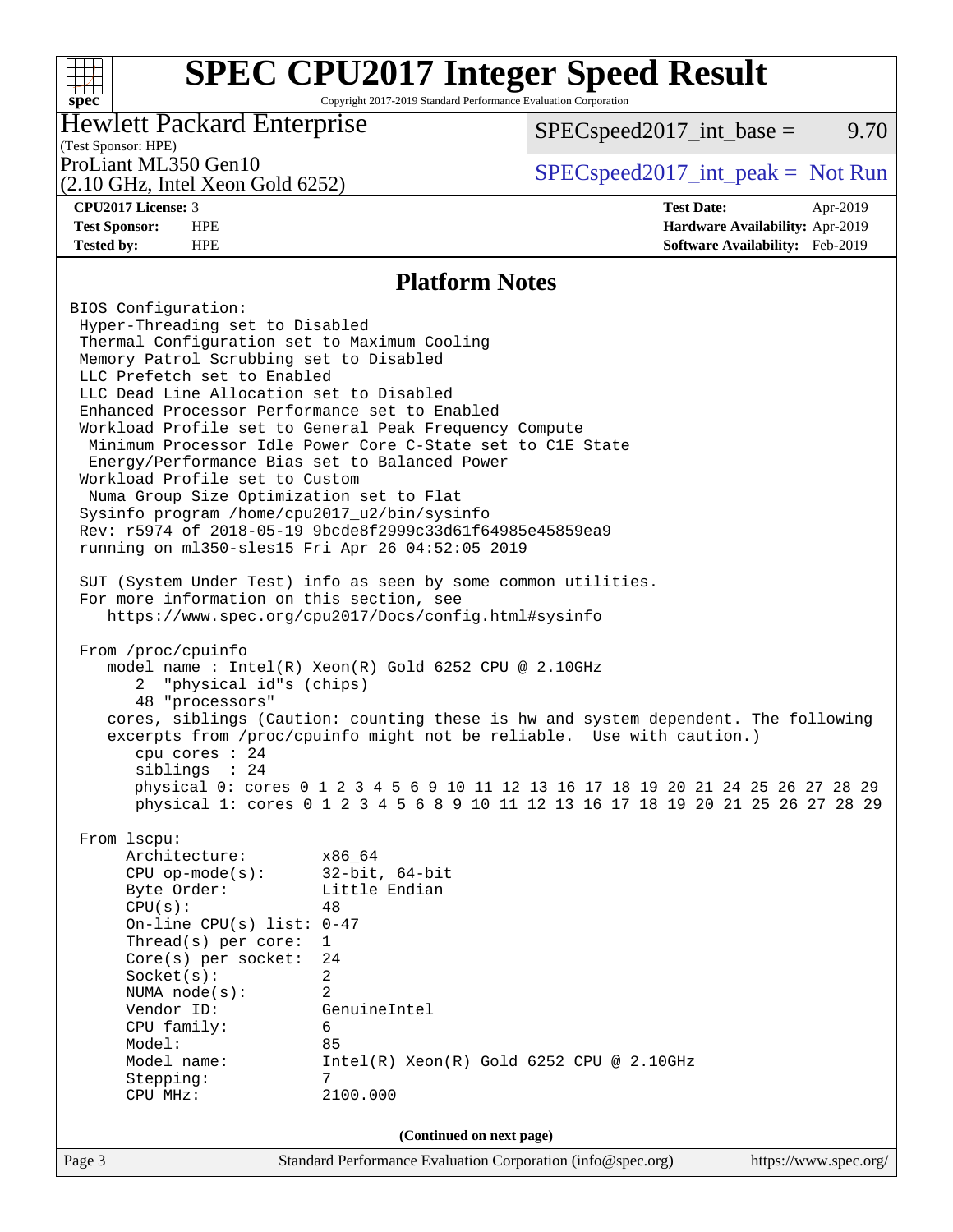Copyright 2017-2019 Standard Performance Evaluation Corporation

## Hewlett Packard Enterprise

 $SPEC speed2017\_int\_base =$  9.70

(Test Sponsor: HPE) (2.10 GHz, Intel Xeon Gold 6252)

ProLiant ML350 Gen10  $SPEC speed2017\_int\_peak = Not Run$ 

**[spec](http://www.spec.org/)**

 $+\ +$ 

**[CPU2017 License:](http://www.spec.org/auto/cpu2017/Docs/result-fields.html#CPU2017License)** 3 **[Test Date:](http://www.spec.org/auto/cpu2017/Docs/result-fields.html#TestDate)** Apr-2019 **[Test Sponsor:](http://www.spec.org/auto/cpu2017/Docs/result-fields.html#TestSponsor)** HPE **[Hardware Availability:](http://www.spec.org/auto/cpu2017/Docs/result-fields.html#HardwareAvailability)** Apr-2019 **[Tested by:](http://www.spec.org/auto/cpu2017/Docs/result-fields.html#Testedby)** HPE **[Software Availability:](http://www.spec.org/auto/cpu2017/Docs/result-fields.html#SoftwareAvailability)** Feb-2019

### **[Platform Notes \(Continued\)](http://www.spec.org/auto/cpu2017/Docs/result-fields.html#PlatformNotes)**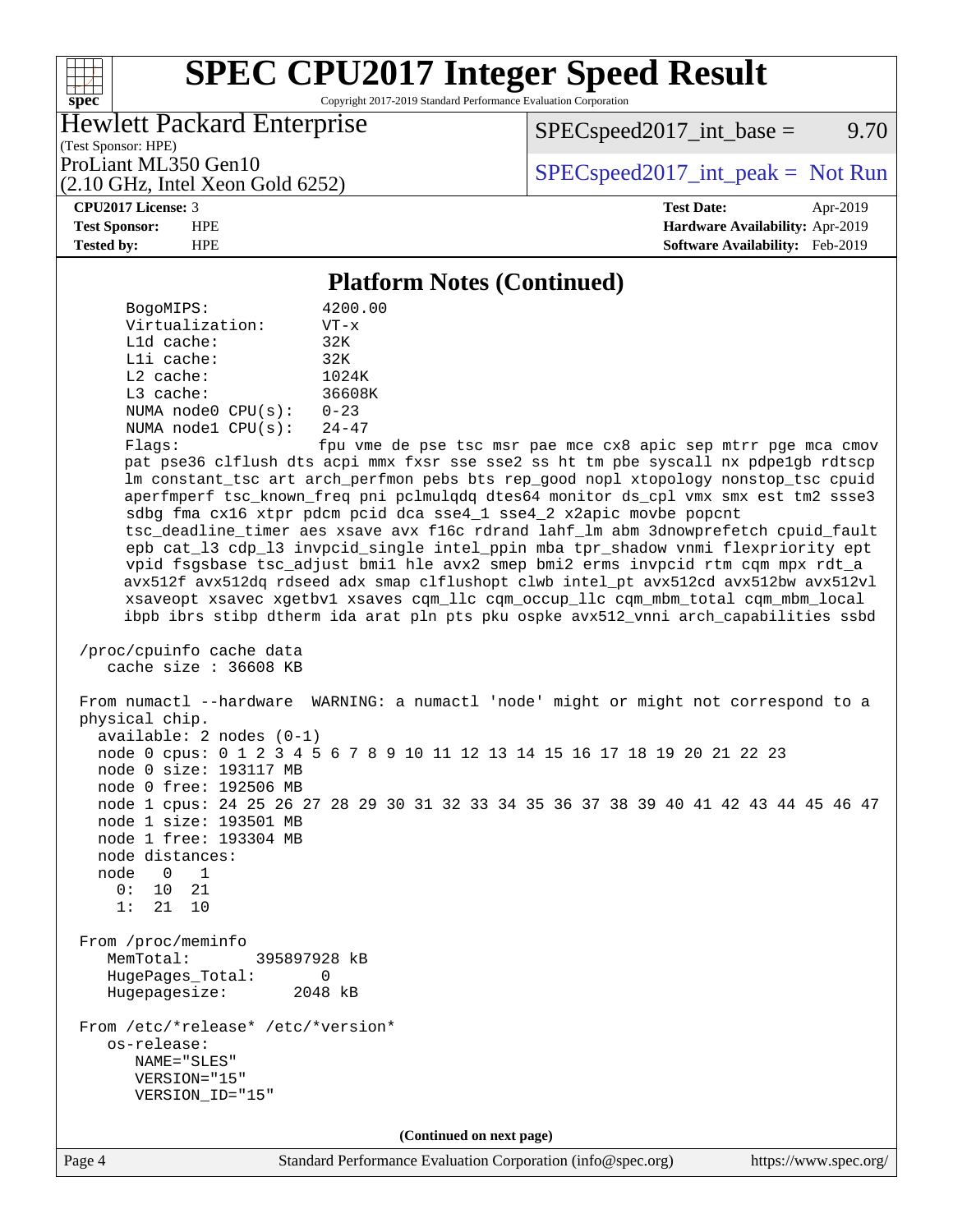### $+\!\!+\!\!$ **[spec](http://www.spec.org/)**

# **[SPEC CPU2017 Integer Speed Result](http://www.spec.org/auto/cpu2017/Docs/result-fields.html#SPECCPU2017IntegerSpeedResult)**

Copyright 2017-2019 Standard Performance Evaluation Corporation

## Hewlett Packard Enterprise

(2.10 GHz, Intel Xeon Gold 6252)

 $SPEC speed2017\_int\_base =$  9.70

(Test Sponsor: HPE)

ProLiant ML350 Gen10  $SPEC speed2017\_int\_peak = Not Run$ 

**[CPU2017 License:](http://www.spec.org/auto/cpu2017/Docs/result-fields.html#CPU2017License)** 3 **[Test Date:](http://www.spec.org/auto/cpu2017/Docs/result-fields.html#TestDate)** Apr-2019 **[Test Sponsor:](http://www.spec.org/auto/cpu2017/Docs/result-fields.html#TestSponsor)** HPE **[Hardware Availability:](http://www.spec.org/auto/cpu2017/Docs/result-fields.html#HardwareAvailability)** Apr-2019 **[Tested by:](http://www.spec.org/auto/cpu2017/Docs/result-fields.html#Testedby)** HPE **[Software Availability:](http://www.spec.org/auto/cpu2017/Docs/result-fields.html#SoftwareAvailability)** Feb-2019

### **[Platform Notes \(Continued\)](http://www.spec.org/auto/cpu2017/Docs/result-fields.html#PlatformNotes)**

PRETTY NAME="SUSE Linux Enterprise Server 15" ID="sles" ID\_LIKE="suse" ANSI\_COLOR="0;32" CPE\_NAME="cpe:/o:suse:sles:15" uname -a: Linux ml350-sles15 4.12.14-23-default #1 SMP Tue May 29 21:04:44 UTC 2018 (cd0437b) x86\_64 x86\_64 x86\_64 GNU/Linux Kernel self-reported vulnerability status: CVE-2017-5754 (Meltdown): Not affected CVE-2017-5753 (Spectre variant 1): Mitigation: \_\_user pointer sanitization CVE-2017-5715 (Spectre variant 2): Mitigation: Indirect Branch Restricted Speculation, IBPB, IBRS\_FW run-level 3 Apr 26 04:49 SPEC is set to: /home/cpu2017\_u2 Filesystem Type Size Used Avail Use% Mounted on /dev/sdb2 btrfs 371G 209G 161G 57% /home Additional information from dmidecode follows. WARNING: Use caution when you interpret this section. The 'dmidecode' program reads system data which is "intended to allow hardware to be accurately determined", but the intent may not be met, as there are frequent changes to hardware, firmware, and the "DMTF SMBIOS" standard. BIOS HPE U41 02/02/2019 Memory: 24x UNKNOWN NOT AVAILABLE 16 GB 2 rank 2933 (End of data from sysinfo program) **[Compiler Version Notes](http://www.spec.org/auto/cpu2017/Docs/result-fields.html#CompilerVersionNotes)** ============================================================================== CC 600.perlbench\_s(base) 602.gcc\_s(base) 605.mcf\_s(base) 625.x264\_s(base) 657.xz\_s(base) ------------------------------------------------------------------------------ Intel(R) C Intel(R) 64 Compiler for applications running on Intel(R)  $64$ , Version 19.0.2.187 Build 20190117 Copyright (C) 1985-2019 Intel Corporation. All rights reserved. ------------------------------------------------------------------------------ ============================================================================== CXXC 620.omnetpp\_s(base) 623.xalancbmk\_s(base) 631.deepsjeng\_s(base)

**(Continued on next page)**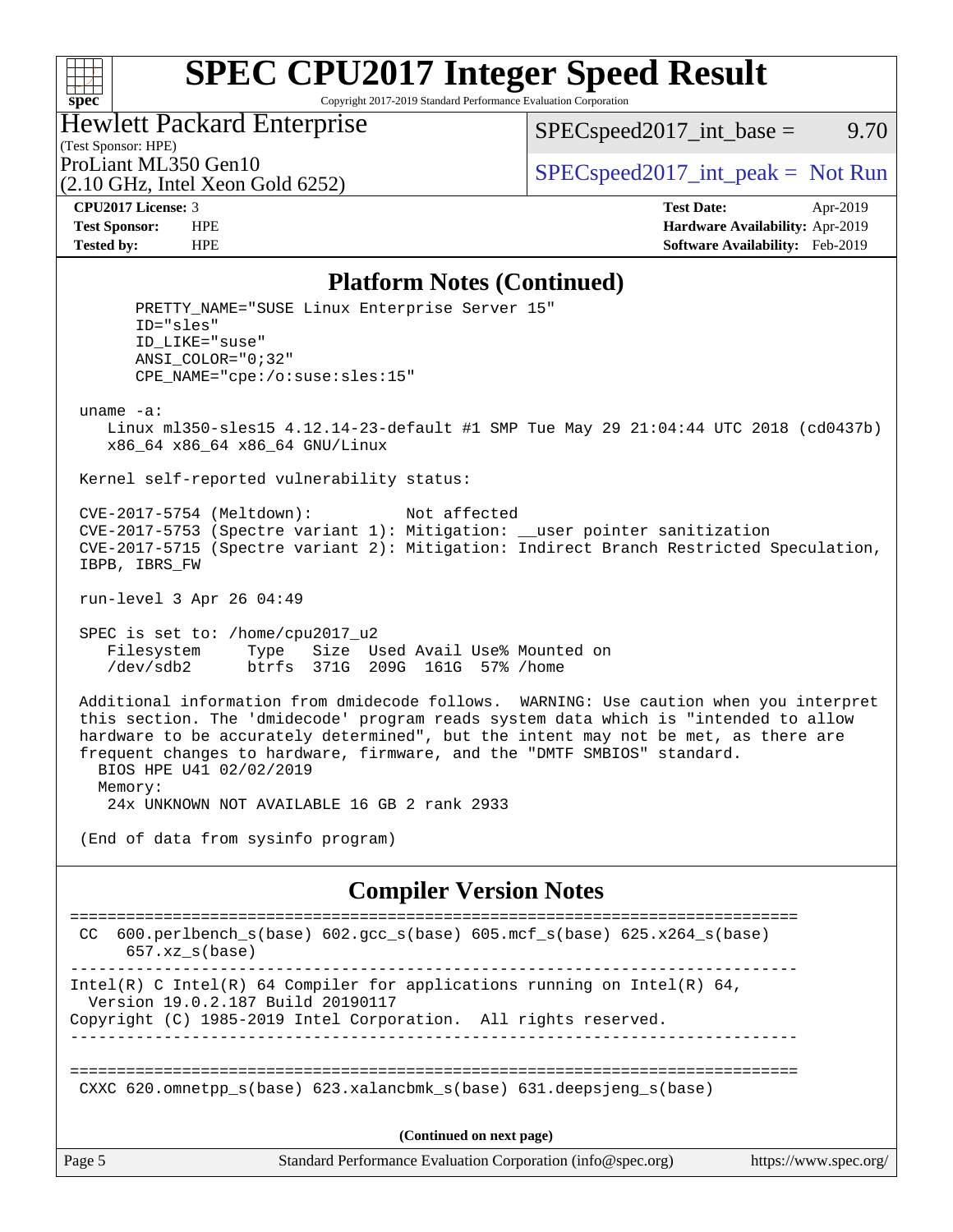| ę,<br>c | Ű. | E | ۱. |  |
|---------|----|---|----|--|

Copyright 2017-2019 Standard Performance Evaluation Corporation

### Hewlett Packard Enterprise

 $SPEC speed2017\_int\_base =$  9.70

(Test Sponsor: HPE)

(2.10 GHz, Intel Xeon Gold 6252)

ProLiant ML350 Gen10  $SPEC speed2017\_int\_peak = Not Run$ 

**[CPU2017 License:](http://www.spec.org/auto/cpu2017/Docs/result-fields.html#CPU2017License)** 3 **[Test Date:](http://www.spec.org/auto/cpu2017/Docs/result-fields.html#TestDate)** Apr-2019 **[Test Sponsor:](http://www.spec.org/auto/cpu2017/Docs/result-fields.html#TestSponsor)** HPE **[Hardware Availability:](http://www.spec.org/auto/cpu2017/Docs/result-fields.html#HardwareAvailability)** Apr-2019 **[Tested by:](http://www.spec.org/auto/cpu2017/Docs/result-fields.html#Testedby)** HPE **[Software Availability:](http://www.spec.org/auto/cpu2017/Docs/result-fields.html#SoftwareAvailability)** Feb-2019

## **[Compiler Version Notes \(Continued\)](http://www.spec.org/auto/cpu2017/Docs/result-fields.html#CompilerVersionNotes)**

641.leela\_s(base)

| Intel(R) $C++$ Intel(R) 64 Compiler for applications running on Intel(R) 64,<br>Version 19.0.2.187 Build 20190117<br>Copyright (C) 1985-2019 Intel Corporation. All rights reserved. |
|--------------------------------------------------------------------------------------------------------------------------------------------------------------------------------------|
|                                                                                                                                                                                      |
|                                                                                                                                                                                      |
|                                                                                                                                                                                      |
|                                                                                                                                                                                      |
| FC 648.exchange2 s(base)                                                                                                                                                             |
|                                                                                                                                                                                      |
| Intel(R) Fortran Intel(R) 64 Compiler for applications running on Intel(R)                                                                                                           |
| 64, Version 19.0.2.187 Build 20190117                                                                                                                                                |
| $\alpha$                                                                                                                                                                             |

Copyright (C) 1985-2019 Intel Corporation. All rights reserved. ------------------------------------------------------------------------------

# **[Base Compiler Invocation](http://www.spec.org/auto/cpu2017/Docs/result-fields.html#BaseCompilerInvocation)**

[C benchmarks](http://www.spec.org/auto/cpu2017/Docs/result-fields.html#Cbenchmarks): [icc -m64 -std=c11](http://www.spec.org/cpu2017/results/res2019q2/cpu2017-20190513-13859.flags.html#user_CCbase_intel_icc_64bit_c11_33ee0cdaae7deeeab2a9725423ba97205ce30f63b9926c2519791662299b76a0318f32ddfffdc46587804de3178b4f9328c46fa7c2b0cd779d7a61945c91cd35)

[C++ benchmarks:](http://www.spec.org/auto/cpu2017/Docs/result-fields.html#CXXbenchmarks) [icpc -m64](http://www.spec.org/cpu2017/results/res2019q2/cpu2017-20190513-13859.flags.html#user_CXXbase_intel_icpc_64bit_4ecb2543ae3f1412ef961e0650ca070fec7b7afdcd6ed48761b84423119d1bf6bdf5cad15b44d48e7256388bc77273b966e5eb805aefd121eb22e9299b2ec9d9)

[Fortran benchmarks](http://www.spec.org/auto/cpu2017/Docs/result-fields.html#Fortranbenchmarks): [ifort -m64](http://www.spec.org/cpu2017/results/res2019q2/cpu2017-20190513-13859.flags.html#user_FCbase_intel_ifort_64bit_24f2bb282fbaeffd6157abe4f878425411749daecae9a33200eee2bee2fe76f3b89351d69a8130dd5949958ce389cf37ff59a95e7a40d588e8d3a57e0c3fd751)

# **[Base Portability Flags](http://www.spec.org/auto/cpu2017/Docs/result-fields.html#BasePortabilityFlags)**

 600.perlbench\_s: [-DSPEC\\_LP64](http://www.spec.org/cpu2017/results/res2019q2/cpu2017-20190513-13859.flags.html#b600.perlbench_s_basePORTABILITY_DSPEC_LP64) [-DSPEC\\_LINUX\\_X64](http://www.spec.org/cpu2017/results/res2019q2/cpu2017-20190513-13859.flags.html#b600.perlbench_s_baseCPORTABILITY_DSPEC_LINUX_X64) 602.gcc\_s: [-DSPEC\\_LP64](http://www.spec.org/cpu2017/results/res2019q2/cpu2017-20190513-13859.flags.html#suite_basePORTABILITY602_gcc_s_DSPEC_LP64) 605.mcf\_s: [-DSPEC\\_LP64](http://www.spec.org/cpu2017/results/res2019q2/cpu2017-20190513-13859.flags.html#suite_basePORTABILITY605_mcf_s_DSPEC_LP64) 620.omnetpp\_s: [-DSPEC\\_LP64](http://www.spec.org/cpu2017/results/res2019q2/cpu2017-20190513-13859.flags.html#suite_basePORTABILITY620_omnetpp_s_DSPEC_LP64) 623.xalancbmk\_s: [-DSPEC\\_LP64](http://www.spec.org/cpu2017/results/res2019q2/cpu2017-20190513-13859.flags.html#suite_basePORTABILITY623_xalancbmk_s_DSPEC_LP64) [-DSPEC\\_LINUX](http://www.spec.org/cpu2017/results/res2019q2/cpu2017-20190513-13859.flags.html#b623.xalancbmk_s_baseCXXPORTABILITY_DSPEC_LINUX) 625.x264\_s: [-DSPEC\\_LP64](http://www.spec.org/cpu2017/results/res2019q2/cpu2017-20190513-13859.flags.html#suite_basePORTABILITY625_x264_s_DSPEC_LP64) 631.deepsjeng\_s: [-DSPEC\\_LP64](http://www.spec.org/cpu2017/results/res2019q2/cpu2017-20190513-13859.flags.html#suite_basePORTABILITY631_deepsjeng_s_DSPEC_LP64) 641.leela\_s: [-DSPEC\\_LP64](http://www.spec.org/cpu2017/results/res2019q2/cpu2017-20190513-13859.flags.html#suite_basePORTABILITY641_leela_s_DSPEC_LP64) 648.exchange2\_s: [-DSPEC\\_LP64](http://www.spec.org/cpu2017/results/res2019q2/cpu2017-20190513-13859.flags.html#suite_basePORTABILITY648_exchange2_s_DSPEC_LP64) 657.xz\_s: [-DSPEC\\_LP64](http://www.spec.org/cpu2017/results/res2019q2/cpu2017-20190513-13859.flags.html#suite_basePORTABILITY657_xz_s_DSPEC_LP64)